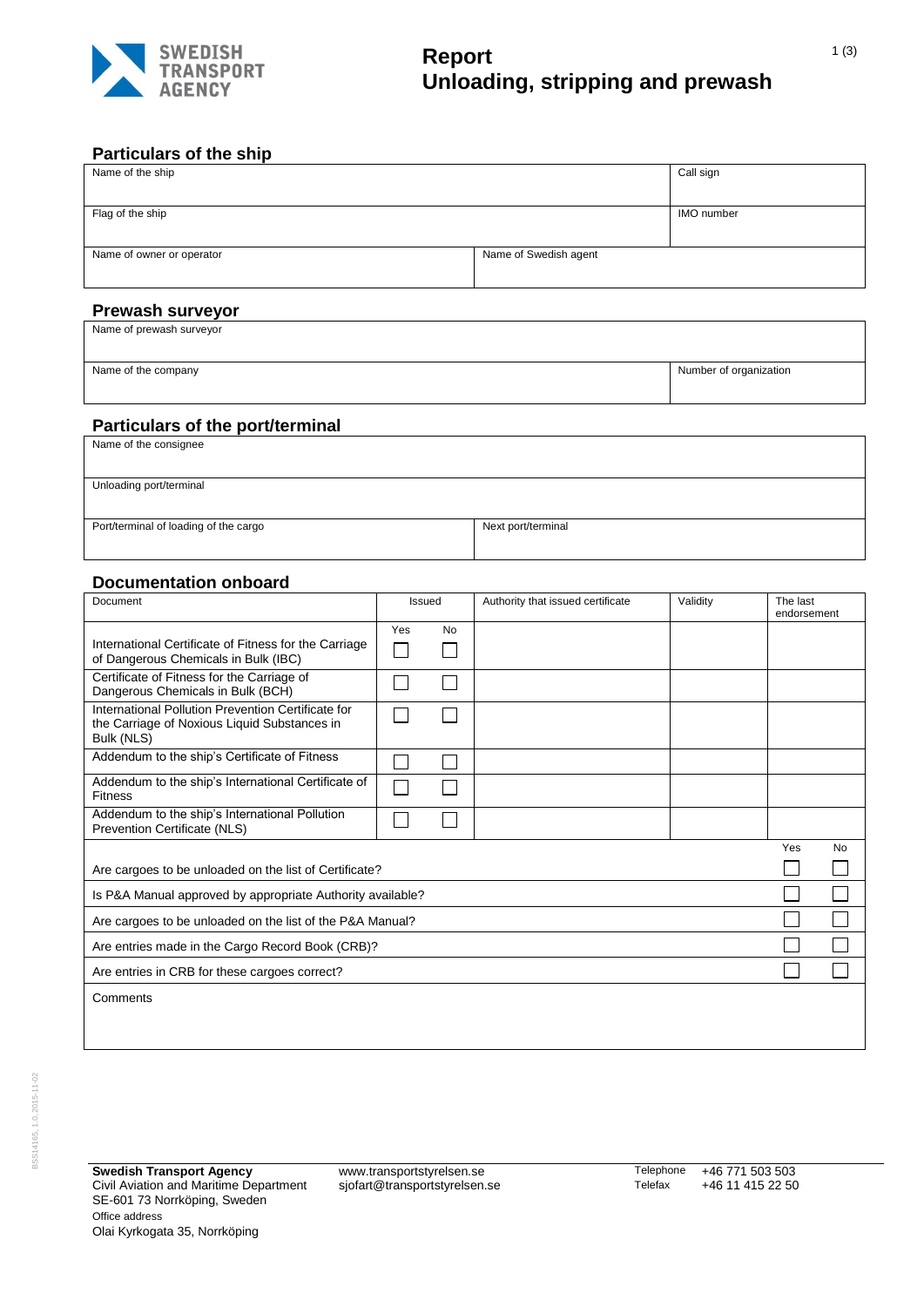

# **Report Unloading, stripping and prewash**

|                                                          | Yes | No        |
|----------------------------------------------------------|-----|-----------|
| Are entries in CRB for previous cargoes correct?         |     |           |
| Comments:                                                |     |           |
|                                                          |     |           |
|                                                          |     |           |
|                                                          | Yes | <b>No</b> |
| Are Cargo Handling Plan and Shipping Document available? |     |           |
| Comments:                                                |     |           |
|                                                          |     |           |

#### **Exemption**

| Exemption in compliance with: |                                                                                                                                                                                                                   | Yes | No | Name of the next<br>cargo/cargoes |
|-------------------------------|-------------------------------------------------------------------------------------------------------------------------------------------------------------------------------------------------------------------|-----|----|-----------------------------------|
| MARPOL Annex II, reg. 13.4.1  | Has exemption from prewash been granted in<br>previous port/terminal                                                                                                                                              |     |    |                                   |
| MARPOL Annex II, reg. 13.4.2  | Is there a confirmation in writing on availability of<br>adequate reception facilities in next port/terminal for<br>remaining tank washings and that the tank washings<br>will be discharged ashore?<br>Comments: |     |    |                                   |
| MARPOL Annex II, reg. 13.4.3  | Comments:                                                                                                                                                                                                         |     |    |                                   |
| MARPOL Annex II, reg. 13.4.4  | Is a copy of IMO's Circular Letter on this type of<br>exemption available?<br>Comments:                                                                                                                           |     |    |                                   |

### **What noxious liquid substances will be unloaded?**

| Product name | Pollution category | Transported in<br>tank(s) | Cargo t°C at<br>unloading | High-viscosity<br>substance<br>Viscosity, mPa.sec | Solidifying<br>substance at t°C |
|--------------|--------------------|---------------------------|---------------------------|---------------------------------------------------|---------------------------------|
|              |                    |                           |                           |                                                   |                                 |
|              |                    |                           |                           |                                                   |                                 |
|              |                    |                           |                           |                                                   |                                 |

# **Cargo unloading procedures and tank stripping (P&A Manual, section 3.2 and 3.3)**

| Trim requirements in compliance with the P&A Manual                                                                                                      |
|----------------------------------------------------------------------------------------------------------------------------------------------------------|
| Trim of the ship at stripping                                                                                                                            |
| List requirements in compliance with the P&A Manual                                                                                                      |
| List of the ship at stripping                                                                                                                            |
| Is any hindrance to effective stripping (back-pressure, impossible to receive, air temperature or any other<br>failure)?                                 |
| Is unloading and stripping carried out in accordance with the P&A Manual?                                                                                |
| If the answer is no, are cargo residues removed by alternative methods to the quantities specified in Annex II<br>of MARPOL (P&A Manual, paragraph 3.5)? |